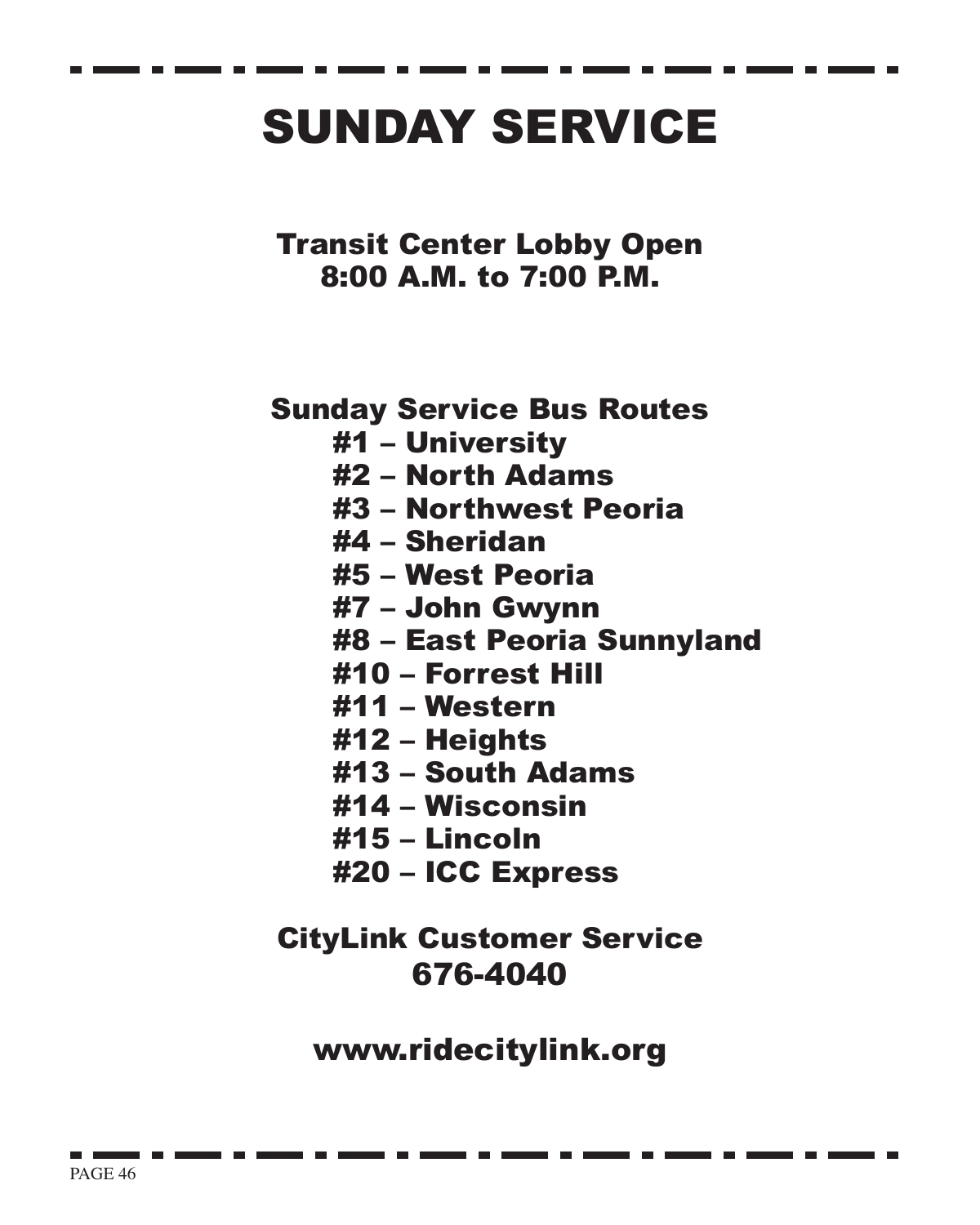|                                   |                      | <b><i>#1-UNIVERSITY</i></b>             |                 |                                 |                                    |                                                |                                 | due to weather, road, and traffic conditions. |                                         | Times are approximate and may vary |                             |
|-----------------------------------|----------------------|-----------------------------------------|-----------------|---------------------------------|------------------------------------|------------------------------------------------|---------------------------------|-----------------------------------------------|-----------------------------------------|------------------------------------|-----------------------------|
| <i>LEAVE</i><br>TRANSIT<br>CENTER | UNIVERSITY<br>& MAIN | <b>UNIVERSITY &amp;</b><br>FORREST HILL | ∞<br>UNIVERSITY | STEAK 'N SHAKE<br>N. UNIVERSITY | ARRIVE<br>WALMART ON<br>ALLEN ROAD | NO<br><i>LEAVE</i><br>WALMART ON<br>ALLEN ROAD | STEAK 'N SHAKE<br>N. UNIVERSITY | ∞<br>UNIVERSITY                               | <b>UNIVERSITY &amp;</b><br>FORREST HILL | UNIVERSITY<br>& MAIN               | ARRIVE<br>TRANSIT<br>CENTER |
|                                   |                      |                                         |                 |                                 |                                    | <b>SUNDAY</b>                                  |                                 |                                               |                                         |                                    |                             |
|                                   |                      |                                         | <b>FROM</b>     | GARAGE                          |                                    | 9:00                                           | 9:08                            | 9:18                                          | 9:25                                    | 9:31                               | 9:39                        |
| 9:15                              | 9:21                 | 9:28                                    | 9:34            | 9:45                            | 9:54                               | 10:00                                          | 10:08                           | 10:18                                         | 10:25                                   | 10:31                              | 10:39                       |
| 10:15                             | 10:21                | 10:28                                   | 10:34           | 10:45                           | 10:54                              | 11:00                                          | 11:08                           | 11:18                                         | 11:25                                   | 11:31                              | 11:39                       |
| 11:15                             | 11:21                | 11:28                                   | 11:34           | 11:45                           | 11:54                              | 12:00                                          | 12:08                           | 12:18                                         | 12:25                                   | 12:31                              | 12:39                       |
| 12:15                             | 12:21                | 12:28                                   | 12:34           | 12:45                           | 12:54                              | 1:00                                           | 1:08                            | 1:18                                          | 1:25                                    | 1:31                               | 1:39                        |
| 1:15                              | 1:21                 | 1:28                                    | 1:34            | 1:45                            | 1:54                               | 2:00                                           | 2:08                            | 2:18                                          | 2:25                                    | 2:31                               | 2:39                        |
| 2:15                              | 2:21                 | 2:28                                    | 2:34            | 2:45                            | 2:54                               | 3:00                                           | 3:08                            | 3:18                                          | 3:25                                    | 3:31                               | 3:39                        |
| 3:15                              | 3:21                 | 3:28                                    | 3:34            | 3:45                            | 3:54                               | 4:00                                           | 4:08                            | 4:18                                          | 4:25                                    | 4:31                               | 4:39                        |
| 4:15                              | 4:21                 | 4:28                                    | 4:34            | 4:45                            | 4:54                               | 5:00                                           | 5:08                            | 5:18                                          | 5:25                                    | 5:31                               | 5:39                        |
| 5:15                              | 5:21                 | 5:28                                    | 5:34            | 5:45                            | 5:54                               | 6:00                                           | 6:08                            | 6:18                                          | 6:25                                    | 6:31                               | 6:39                        |
| 6:15                              | 6:21                 | 6:28                                    | 6:34            | 6:45                            | 6:54                               | 7:00                                           | 7:08                            | 7:18                                          | 7:25                                    | 7:31                               | 7:39                        |
| 7:15                              | 7:21                 | 7:28                                    | 7:34            | 7:45                            | 7:54                               | 8:00                                           | 8:08                            | 8:18                                          | 8:25                                    | 8:31G                              |                             |
|                                   |                      |                                         |                 |                                 |                                    |                                                |                                 |                                               |                                         |                                    |                             |
|                                   |                      |                                         |                 |                                 |                                    |                                                |                                 |                                               |                                         |                                    |                             |

|                                   |                     |                        |                        | <b><i>#2-NORTH ADAMS</i></b>     |                                         |                        |                     | Times are approximate and may vary<br>due to weather, road, and traffic conditions. |                         |                             |
|-----------------------------------|---------------------|------------------------|------------------------|----------------------------------|-----------------------------------------|------------------------|---------------------|-------------------------------------------------------------------------------------|-------------------------|-----------------------------|
| <i>LEAVE</i><br>TRANSIT<br>CENTER | ADAMS &<br>ABINGTON | ∞<br>ADAMS &<br>EUREKA | ∞<br>SKYLINE<br>GALENA | PARK<br>ARRIVE<br>FOREST<br>APTS | PARK<br><i>LEAVE</i><br>FORESTI<br>APTS | GALENA PARK<br>TERRACE | GOODWILL<br>COMMONS | త<br>ADAMS &                                                                        | ABINGTON &<br>JEFFERSON | ARRIVE<br>TRANSIT<br>CENTER |
|                                   |                     |                        |                        |                                  | <b>SUNDAY</b>                           |                        |                     |                                                                                     |                         |                             |
|                                   |                     |                        | <b>FROM GARAGE</b>     |                                  | 8:43                                    | 8:46                   | 8:51                | 8:53                                                                                | 8:55                    | 9:03                        |
| 9:15                              | 9:21                | 9:24                   | 9:36                   | 9:42                             | 9:43                                    | 9:46                   | 9:51                | 9:53                                                                                | 9:55                    | 10:03                       |
| 10:15                             | 10:21               | 10:24                  | 10:36                  | 10:42                            | 10:43                                   | 10:46                  | 10:51               | 10:53                                                                               | 10:55                   | 11:03                       |
| 11:15                             | 11:21               | 11:24                  | 11:36                  | 11:42                            | 11:43                                   | 11:46                  | 11:51               | 11:53                                                                               | 11:55                   | 12:03                       |
| 12:15                             | 12:21               | 12:24                  | 12:36                  | 12:42                            | 12:43                                   | 12:46                  | 12:51               | 12:53                                                                               | 12:55                   | 1:03                        |
| 1:15                              | 1:21                | 1:24                   | 1:36                   | 1:42                             | 1:43                                    | 1:46                   | 1:51                | 1:53                                                                                | 1:55                    | 2:03                        |
| 2:15                              | 2:21                | 2:24                   | 2:36                   | 2:42                             | 2:43                                    | 2:46                   | 2:51                | 2:53                                                                                | 2:55                    | 3:03                        |
| 3:15                              | 3:21                | 3:24                   | 3:36                   | 3:42                             | 3:43                                    | 3:46                   | 3:51                | 3:53                                                                                | 3:55                    | 4:03                        |
| 4:15                              | 4:21                | 4:24                   | 4:36                   | 4:42                             | 4:43                                    | 4:46                   | 4:51                | 4:53                                                                                | 4:55                    | 5:03                        |
| 5:15                              | 5:21                | 5:24                   | 5:36                   | 5:42                             | 5:43                                    | 5:46                   | 5:51                | 5:53                                                                                | 5:55                    | 6:03                        |
| 6:15                              | 6:21                | 6:24                   | 6:36                   | 6:42                             | 6:43                                    | 6:46                   | 6:51                | 6:53                                                                                | 6:55                    | 7:03G                       |
|                                   |                     |                        |                        |                                  |                                         |                        |                     |                                                                                     |                         |                             |
|                                   |                     |                        |                        |                                  |                                         |                        |                     |                                                                                     |                         |                             |
|                                   |                     |                        |                        |                                  |                                         |                        |                     |                                                                                     |                         |                             |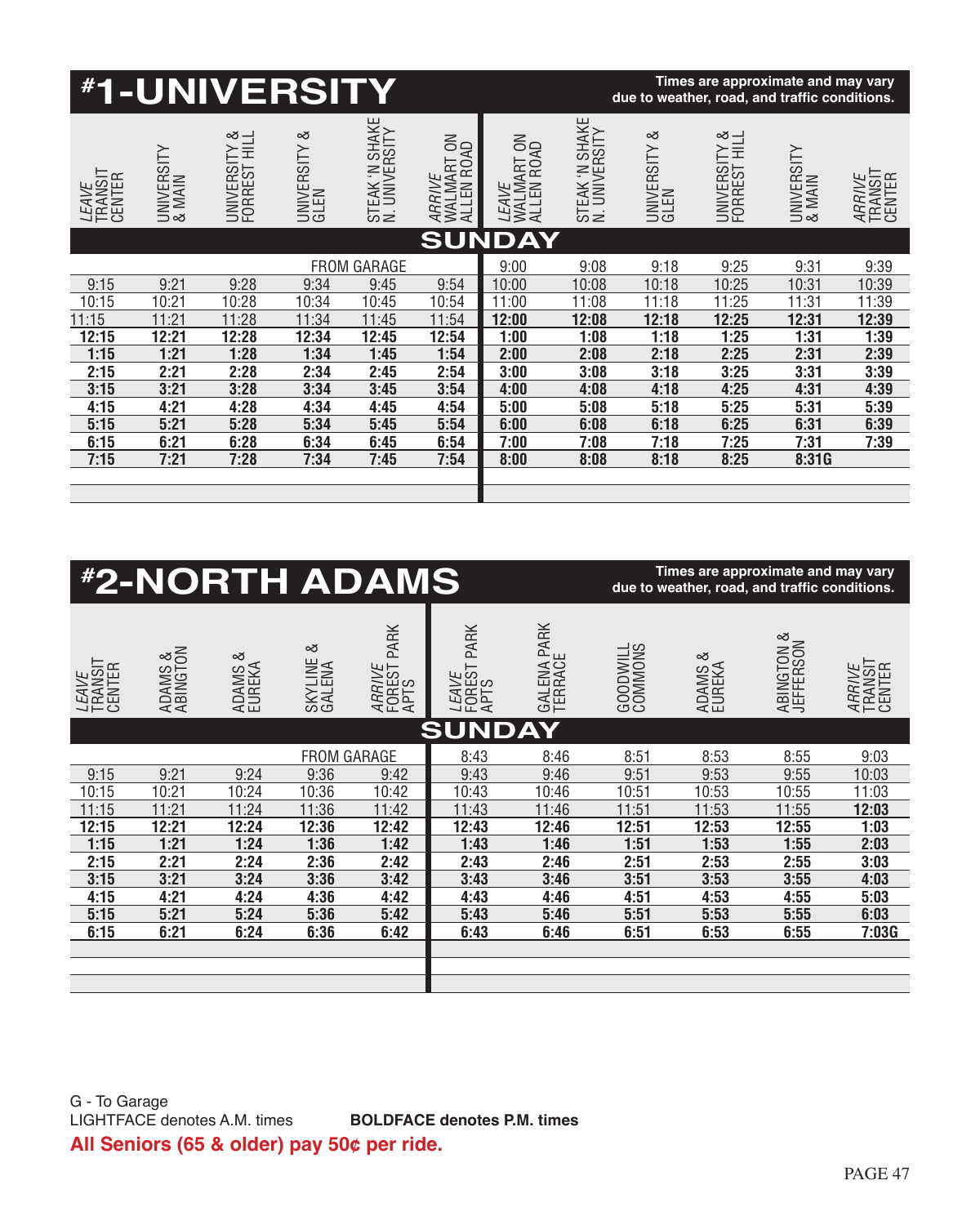|                            |                                      |                                |                                            |                    |                             |                                 |                                                  |                                | <b><i><b>#3-NORTHWEST PEORIA</b></i></b> |                                     |                                                  | due to weather, road, and traffic conditions. | Times are approximate and may vary |                    |                            |                          |                           |                               |
|----------------------------|--------------------------------------|--------------------------------|--------------------------------------------|--------------------|-----------------------------|---------------------------------|--------------------------------------------------|--------------------------------|------------------------------------------|-------------------------------------|--------------------------------------------------|-----------------------------------------------|------------------------------------|--------------------|----------------------------|--------------------------|---------------------------|-------------------------------|
| CENTER<br>LEAVE<br>TRANSIT | œ<br>ш<br>∞≍<br>SHERIDAN<br>COLUMBIA | PTS.<br>PARKVIEW<br>ESTATES AF | $\frac{8}{NAY}$<br>STERLING &<br>BAUMANN ' | <b>GLEN HOLLOW</b> | ∞<br>FROSTWOOD<br>PARTRIDGE | ∞<br>SUMMERSHADE<br>ANDEN'S WAY | <b>GRAND PRAIRIE</b><br>AMERICAN<br>PRAIRIE<br>∞ | CENTER<br>HEALTH<br>FOR<br>0SF | CANCER<br>PEORIA<br>CENTER<br>ARRIVE     | CANCER<br>CENTER<br>PEORIA<br>LEAVE | <b>GRAND PRAIRIE</b><br>AMERICAN<br>PRAIRIE<br>∞ | ∞<br>ш<br>LANDEN'S WAY<br>SUMMERSHAD          | PARTRIDGE &<br>BIG HOLLOW          | <b>GLEN HOLLOW</b> | STERLING AND<br>BAUMAN WAY | PARKVIEW<br>ESTATES APTS | $rac{8}{15R}$<br>SHERIDAN | CENTER<br>ARRIVE<br>TRANSIT ( |
|                            |                                      |                                |                                            |                    |                             |                                 |                                                  |                                | <b>SUNDAY</b>                            |                                     |                                                  |                                               |                                    |                    |                            |                          |                           |                               |
|                            |                                      |                                |                                            |                    |                             |                                 | <b>FROM GARAGE</b>                               |                                |                                          | 8:15                                | 8:21                                             | 8:26                                          | 8:32                               | 8:41               | 8:44                       | 8:52                     | 8:58                      | 9:05                          |
|                            |                                      |                                |                                            |                    |                             |                                 | <b>FROM GARAGE</b>                               |                                |                                          | 9:15                                | 9:21                                             | 9:26                                          | 9:32                               | 9:41               | 9:44                       | 9:52                     | 9:58                      | 10:05                         |
| 9:15                       | 9:21                                 | 9:25                           | 9:33                                       | 9:35               | 9:45                        | 9:52                            | 9:57                                             | 10:02                          | 10:05                                    | 10:15                               | 10:21                                            | 10:26                                         | 10:32                              | 10:41              | 10:44                      | 10:52                    | 10:58                     | 11:05                         |
| 10:15                      | 10:21                                | 10:25                          | 10:33                                      | 10:35              | 10:45                       | 10:52                           | 10:57                                            | 11:02                          | 11:05                                    | 11:15                               | 11:21                                            | 11:26                                         | 11:32                              | $11:4^{\circ}$     | 11:44                      | 1:52                     | 11:58                     | 12:05                         |
| 11:15                      | 11:21                                | 11:25                          | 11:33                                      | 11:35              | 11:45                       | 11:52                           | 11:57                                            | 12:02                          | 12:05                                    | 12:15                               | 12:21                                            | 12:26                                         | 12:32                              | 12:41              | 12:44                      | 12:52                    | 12:58                     | 1:05                          |
| 12:15                      | 12:21                                | 12:25                          | 12:33                                      | 12:35              | 12:45                       | 12:52                           | 12:57                                            | 1:02                           | 1:05                                     | 1:15                                | 1:21                                             | 1:26                                          | 1:32                               | 1:41               | 1:44                       | 1:52                     | 1:58                      | 2:05                          |
| 1:15                       | 1:21                                 | 1:25                           | 1:33                                       | 1:35               | 1:45                        | 1:52                            | 1:57                                             | 2:02                           | 2:05                                     | 2:15                                | 2:21                                             | 2:26                                          | 2:32                               | 2:41               | 2:44                       | 2:52                     | 2:58                      | 3:05                          |
| 2:15                       | 2:21                                 | 2:25                           | 2:33                                       | 2:35               | 2:45                        | 2:52                            | 2:57                                             | 3:02                           | 3:05                                     | 3:15                                | 3:21                                             | 3:26                                          | 3:32                               | 3:41               | 3:44                       | 3:52                     | 3:58                      | 4:05                          |
| 3:15                       | 3:21                                 | 3:25                           | 3:33                                       | 3:35               | 3:45                        | 3:52                            | 3:57                                             | 4:02                           | 4:05                                     | 4:15                                | 4:21                                             | 4:26                                          | 4:32                               | 4:41               | 4:44                       | 4:52                     | 4:58                      | 5:05                          |
| 4:15                       | 4:21                                 | 4:25                           | 4:33                                       | 4:35               | 4:45                        | 4:52                            | 4:57                                             | 5:02                           | 5:05                                     | 5:15                                | 5:21                                             | 5:26                                          | 5:32                               | 5:41               | 5:44                       | 5:52                     | 5:58                      | 6:05                          |
| 5:15                       | 5:21                                 | 5:25                           | 5:33                                       | 5:35               | 5:45                        | 5:52                            | 5:57                                             | 6:02                           | 6:05                                     | 6:15                                | 6:21                                             | 6:26                                          | 6:32                               | 6:41               | 6:44                       | 6:52                     | 6:58                      | 7:05G                         |
| 6:15                       | 6:21                                 | 6:25                           | 6:33                                       | 6:35               | 6:45                        | 6:52                            | 6:57                                             | 7:02                           | 7:05G                                    |                                     |                                                  |                                               |                                    |                    |                            |                          |                           |                               |
|                            |                                      |                                |                                            |                    |                             |                                 |                                                  |                                |                                          |                                     |                                                  |                                               |                                    |                    |                            |                          |                           |                               |
|                            |                                      |                                |                                            |                    |                             |                                 |                                                  |                                |                                          |                                     |                                                  |                                               |                                    |                    |                            |                          |                           |                               |

|                                |                                         |                            | <b><i>#4-SHERIDAN</i></b>  |                              |                          |                            |                     |                                       |                                                  |                     | due to weather, road, and traffic conditions. | Times are approximate and may vary    |                                     |                            |                            |                              |                             |
|--------------------------------|-----------------------------------------|----------------------------|----------------------------|------------------------------|--------------------------|----------------------------|---------------------|---------------------------------------|--------------------------------------------------|---------------------|-----------------------------------------------|---------------------------------------|-------------------------------------|----------------------------|----------------------------|------------------------------|-----------------------------|
| <i>LEAVE</i><br>TRANSIT CENTER | $rac{8}{15R}$<br>SHERIDAN &<br>COLUMBIA | SHERIDAN &<br>FORREST HILL | EVERGREEN<br>SQUARE/KROGER | PROCTOR HOSP.<br>UNITY POINT | KNOXVILLE &<br>NORTHMOOR | PKWY.<br>HALE &<br>PIONEER | KNOXVILLE<br>SQUARE | CROSSING DR.<br>& KNOXVILLE<br>ARRIVE | CROSSING DR.<br>& KNOXVILLE<br>CROSSING<br>LEAVE | KNOXVILLE<br>SQUARE | PKWY.<br>HALE &<br>PIONEER F                  | KNOXVILLE &<br>NORTHMOOR<br>KNOXVILLE | PROCTOR HOSP.<br><b>LNIDA ALINA</b> | EVERGREEN<br>SQUARE/KROGER | SHERIDAN &<br>FORREST HILL | $\alpha$<br>⊗⊫<br>SHERIDAN & | CENTER<br>ARRIVE<br>TRANSIT |
|                                |                                         |                            |                            |                              |                          |                            |                     | <b>SUNDAY</b>                         |                                                  |                     |                                               |                                       |                                     |                            |                            |                              |                             |
| <b>FROM GARAGE</b>             |                                         |                            |                            |                              |                          |                            |                     |                                       | 8:15                                             | 8:20                | 8:24                                          | 8:32                                  | 8:37                                | 8:44                       | 8:49                       | 8:55                         | 9:06                        |
|                                |                                         |                            |                            |                              |                          | <b>FROM GARAGE</b>         |                     |                                       | 9:15                                             | 9:20                | 9:24                                          | 9:32                                  | 9:37                                | 9:44                       | 9:49                       | 9:55                         | 0:06                        |
| 9:15                           | 9:25                                    | 9:31                       | 9:35                       | 9:41                         | 9:46                     | 9:54                       | 9:59                | 10:06                                 | 10:15                                            | 10:20               | 10:24                                         | 0:32                                  | 10:37                               | 10:44                      | 0:49                       | 10:55                        | 1:06                        |
| 10:15                          | 10:25                                   | 10:31                      | 10:35                      | 10:41                        | 10:46                    | 10:54                      | 10:59               | 11:06                                 | 11:15                                            | 11:20               | 11:24                                         | 1:32                                  | 11:37                               | 11:44                      | 1:49                       | 11:55                        | 12:06                       |
| 11:15                          | 11:25                                   | 11:31                      | 11:35                      | 11:41                        | 11:46                    | 11:54                      | 11:59               | 12:06                                 | 12:15                                            | 12:20               | 12:24                                         | 12:32                                 | 12:37                               | 12:44                      | 12:49                      | 12:55                        | 1:06                        |
| 12:15                          | 12:25                                   | 12:31                      | 12:35                      | 12:41                        | 12:46                    | 12:54                      | 12:59               | 1:06                                  | 1:15                                             | 1:20                | 1:24                                          | 1:32                                  | 1:37                                | 1:44                       | 1:49                       | 1:55                         | 2:06                        |
| 1:15                           | 1:25                                    | 1:31                       | 1:35                       | 1:41                         | 1:46                     | 1:54                       | 1:59                | 2:06                                  | 2:15                                             | 2:20                | 2:24                                          | 2:32                                  | 2:37                                | 2:44                       | 2:49                       | 2:55                         | 3:06                        |
| 2:15                           | 2:25                                    | 2:31                       | 2:35                       | 2:41                         | 2:46                     | 2:54                       | 2:59                | 3:06                                  | 3:15                                             | 3:20                | 3:24                                          | 3:32                                  | 3:37                                | 3:44                       | 3:49                       | 3:55                         | 4:06                        |
| 3:15                           | 3:25                                    | 3:31                       | 3:35                       | 3:41                         | 3:46                     | 3:54                       | 3:59                | 4:06                                  | 4:15                                             | 4:20                | 4:24                                          | 4:32                                  | 4:37                                | 4:44                       | 4:49                       | 4:55                         | 5:06                        |
| 4:15                           | 4:25                                    | 4:31                       | 4:35                       | 4:41                         | 4:46                     | 4:54                       | 4:59                | 5:06                                  | 5:15                                             | 5:20                | 5:24                                          | 5:32                                  | 5:37                                | 5:44                       | 5:49                       | 5:55                         | 6:06                        |
| 5:15                           | 5:25                                    | 5:31                       | 5:35                       | 5:41                         | 5:46                     | 5:54                       | 5:59                | 6:06                                  | 6:15                                             | 6:20                | 6:24                                          | 6:32                                  | 6:37                                | 6:44                       | 6:49                       | 6:55                         | 7:06G                       |
| 6:15                           | 6:25                                    | 6:31                       | 6:35                       | 6:41                         | 6:46                     | 6:54                       | 6:59                | 7:06G                                 |                                                  |                     |                                               |                                       |                                     |                            |                            |                              |                             |
|                                |                                         |                            |                            |                              |                          |                            |                     |                                       |                                                  |                     |                                               |                                       |                                     |                            |                            |                              |                             |
|                                |                                         |                            |                            |                              |                          |                            |                     |                                       |                                                  |                     |                                               |                                       |                                     |                            |                            |                              |                             |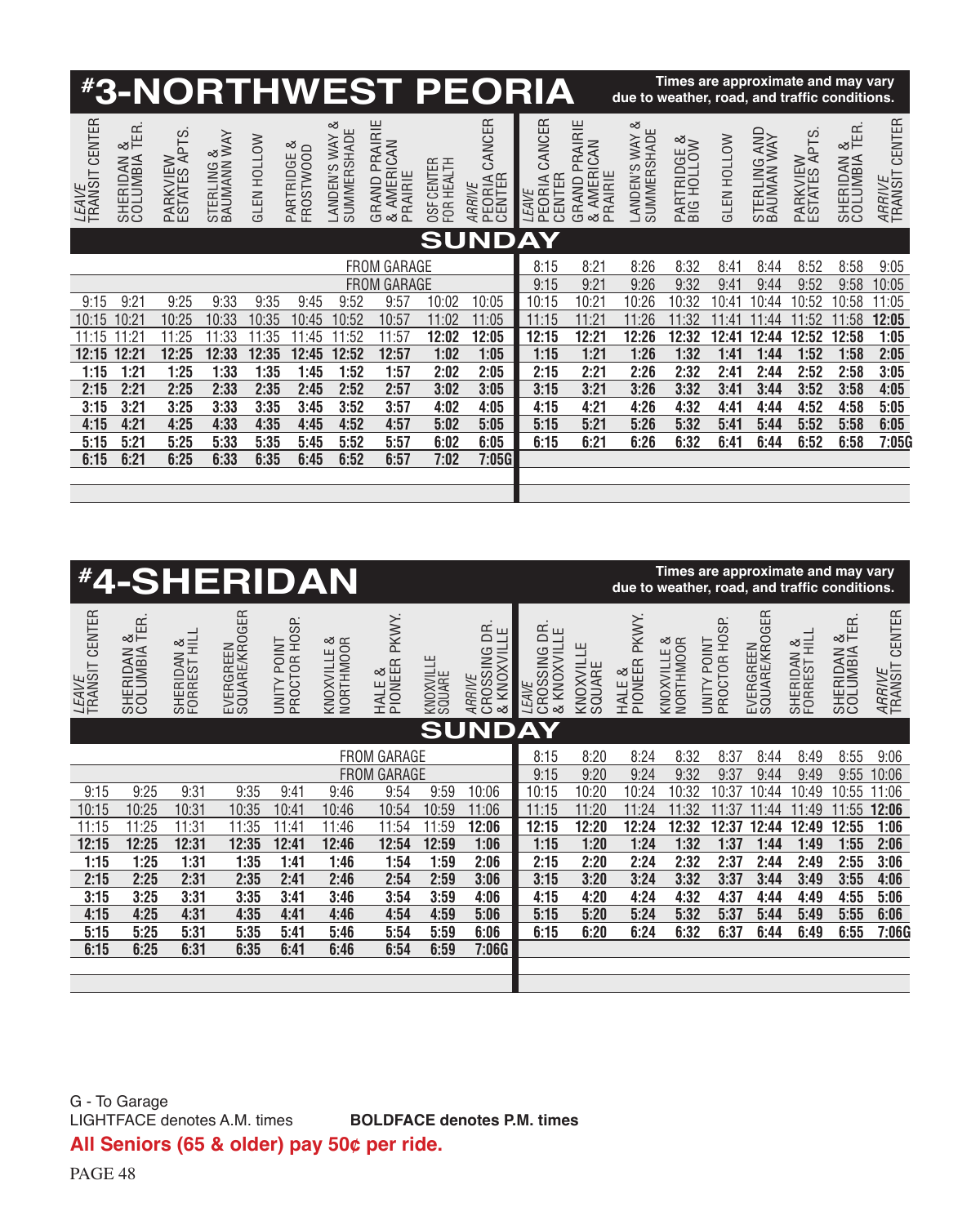|                                   |                          | <b><i><b>#5-WEST PEORIA</b></i></b> |                          |                          |                              |                             |                          | due to weather, road, and traffic conditions. | Times are approximate and may vary |                         |                             |
|-----------------------------------|--------------------------|-------------------------------------|--------------------------|--------------------------|------------------------------|-----------------------------|--------------------------|-----------------------------------------------|------------------------------------|-------------------------|-----------------------------|
| <i>LEAVE</i><br>TRANSIT<br>CENTER | ∞<br>HOWETT &<br>SHELLEY | ∞<br>ROHMANN                        | ∞<br>NEBRASKA<br>PIERSON | STERLING &<br>BAUMAN WAY | <i>ARRIVE</i><br>GLEN HOLLOW | <i>LEAVE</i><br>GLEN HOLLOW | STERLING &<br>BAUMAN WAY | త<br>NEBRASKA<br>PIERSON                      | ∞<br>ROHMANN                       | ∞<br>LINCOLN<br>SHELLEY | ARRIVE<br>TRANSIT<br>CENTER |
|                                   |                          |                                     |                          |                          | <b>SUNDAY</b>                |                             |                          |                                               |                                    |                         |                             |
|                                   |                          |                                     |                          | <b>FROM GARAGE</b>       |                              | 8:05                        | 8:08                     | 8:14                                          | 8:22                               | 8:29                    | 8:36                        |
|                                   |                          |                                     | <b>FROM</b>              | GARAGE                   |                              | 9:05                        | 9:08                     | 9:14                                          | 9:22                               | 9:29                    | 9:36                        |
| 8:45                              | 8:50                     | 8:57                                | 9:07                     | 9:13                     | 9:16                         | 10:05                       | 10:08                    | 10:14                                         | 10:22                              | 10:29                   | 10:36                       |
| 9:45                              | 9:50                     | 9:57                                | 10:07                    | 10:13                    | 10:16                        | 11:05                       | 11:08                    | 11:14                                         | 11:22                              | 11:29                   | 11:36                       |
| 10:45                             | 10:50                    | 10:57                               | 11:07                    | 11:13                    | 11:16                        | 12:05                       | 12:08                    | 12:14                                         | 12:22                              | 12:29                   | 12:36                       |
| 11:45                             | 11:50                    | 11:57                               | 12:07                    | 12:13                    | 12:16                        | 1:05                        | 1:08                     | 1:14                                          | 1:22                               | 1:29                    | 1:36                        |
| 12:45                             | 12:50                    | 12:57                               | 1:07                     | 1:13                     | 1:16                         | 2:05                        | 2:08                     | 2:14                                          | 2:22                               | 2:29                    | 2:36                        |
| 1:45                              | 1:50                     | 1:57                                | 2:07                     | 2:13                     | 2:16                         | 3:05                        | 3:08                     | 3:14                                          | 3:22                               | 3:29                    | 3:36                        |
| 2:45                              | 2:50                     | 2:57                                | 3:07                     | 3:13                     | 3:16                         | 4:05                        | 4:08                     | 4:14                                          | 4:22                               | 4:29                    | 4:36                        |
| 3:45                              | 3:50                     | 3:57                                | 4:07                     | 4:13                     | 4:16                         | 5:05                        | 5:08                     | 5:14                                          | 5:22                               | 5:29                    | 5:36                        |
| 4:45                              | 4:50                     | 4:57                                | 5:07                     | 5:13                     | 5:16                         | 6:05                        | 6:08                     | 6:14                                          | 6:22                               | 6:29                    | 6:36                        |
| 5:45                              | 5:50                     | 5:57                                | 6:07                     | 6:13                     | 6:16                         |                             |                          |                                               |                                    |                         |                             |
| 6:45                              | 6:50                     | 6:57                                | 7:07                     | 7:13                     | 7:16G                        |                             |                          |                                               |                                    |                         |                             |
|                                   |                          |                                     |                          |                          |                              |                             |                          |                                               |                                    |                         |                             |

|                                   | <b><i>#7-JOHN GWYNN</i></b> |                               |                              | Times are approximate and may vary<br>due to weather, road, and traffic conditions. |                             |
|-----------------------------------|-----------------------------|-------------------------------|------------------------------|-------------------------------------------------------------------------------------|-----------------------------|
| <i>LEAVE</i><br>TRANSIT<br>CENTER | చ<br>BLAINE 8<br>MARTIN     | <i>ARRIVE</i><br>MADISON PARK | <i>leave</i><br>Madison Park | ∞<br>BLAINE &<br>MARTIN                                                             | ARRIVE<br>TRANSIT<br>CENTER |
|                                   |                             | <b>SUNDAY</b>                 |                              |                                                                                     |                             |
|                                   |                             | <b>FROM GARAGE</b>            | 8:50                         | 8:56                                                                                | 9:06                        |
| 9:15                              | 9:23                        | 9:31                          | 9:50                         | 9:56                                                                                | 10:06                       |
| 10:15                             | 10:23                       | 10:31                         | 10:50                        | 10:56                                                                               | 11:06                       |
| 11:15                             | 11:23                       | 11:31                         | 11:50                        | 11:56                                                                               | 12:06                       |
| 12:15                             | 12:23                       | 12:31                         | 12:50                        | 12:56                                                                               | 1:06                        |
| 1:15                              | 1:23                        | 1:31                          | 1:50                         | 1:56                                                                                | 2:06                        |
| 2:15                              | 2:23                        | 2:31                          | 2:50                         | 2:56                                                                                | 3:06                        |
| 3:15                              | 3:23                        | 3:31                          | 3:50                         | 3:56                                                                                | 4:06                        |
| 4:15                              | 4:23                        | 4:31                          | 4:50                         | 4:56                                                                                | 5:06                        |
| 5:15                              | 5:23                        | 5:31                          | 5:50                         | 5:56                                                                                | 6:06                        |
| 6:15                              | 6:23                        | 6:31                          | 6:50                         | 6:56                                                                                | 7:06                        |
| 7:15                              | 7:23                        | 7:31G                         |                              |                                                                                     |                             |
|                                   |                             |                               |                              |                                                                                     |                             |
|                                   |                             |                               |                              |                                                                                     |                             |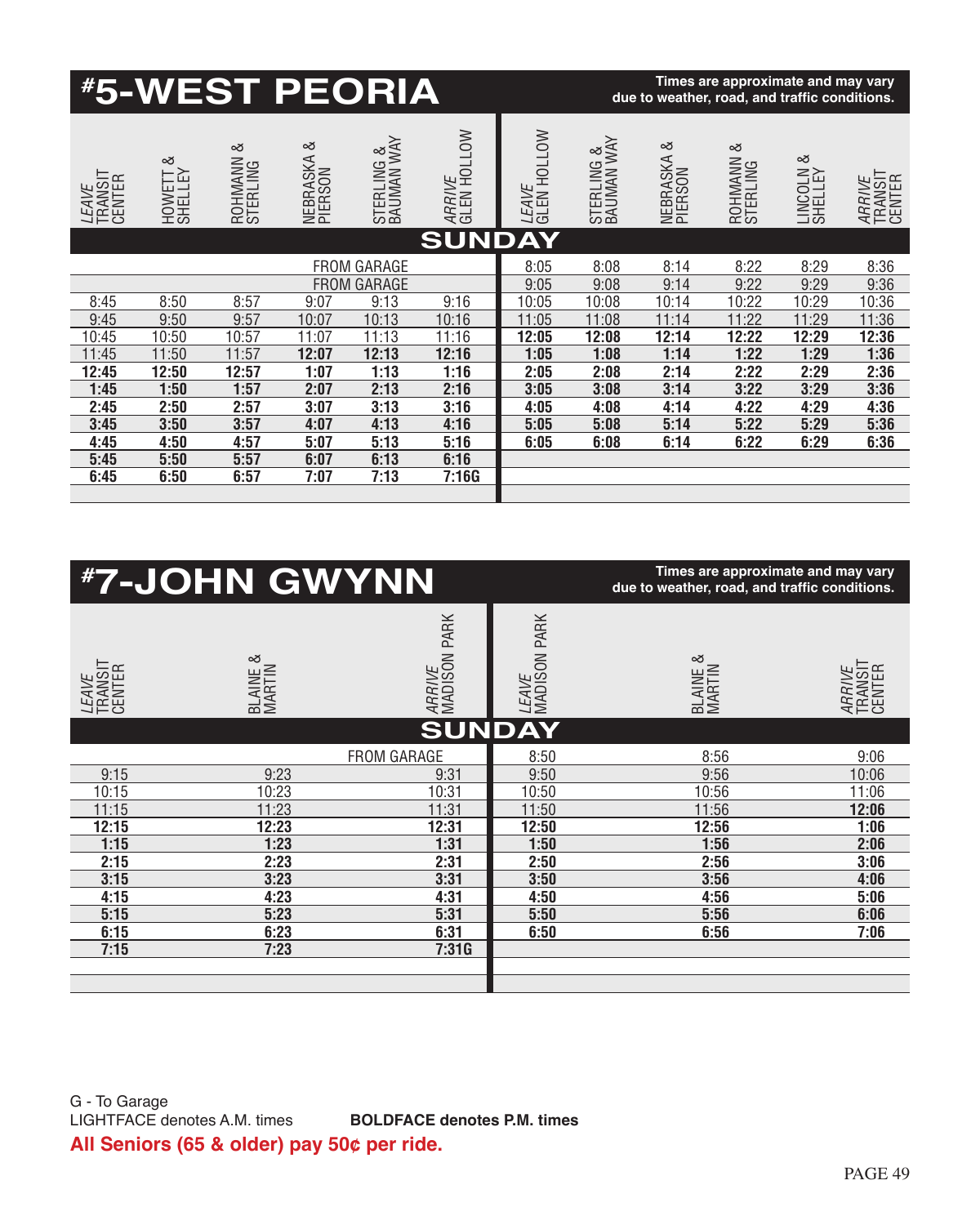|                                   |                        |                         |                      |                        | <b><i><b>#8-EAST PEORIA SUNNYLAND</b></i></b> |                                    |                        | due to weather, road, and traffic conditions. | Times are approximate and may vary |                        |                             |
|-----------------------------------|------------------------|-------------------------|----------------------|------------------------|-----------------------------------------------|------------------------------------|------------------------|-----------------------------------------------|------------------------------------|------------------------|-----------------------------|
| <i>LEAVE</i><br>TRANSIT<br>CENTER | WALMART<br>EAST PEORIA | WASHINGTON<br>& SPINDER | WASHINGTON<br>& MALL | WASHINGTON &<br>ARNOLD | <i>ARRIVE</i><br>SUNNYLAND<br>PLAZA           | <i>LEAVE</i><br>SUNNYLAND<br>PLAZA | WASHINGTON &<br>ARNOLD | WASHINGTON<br>& MALL                          | WASHINGTON<br>& SPINDER            | WALMART<br>EAST PEORIA | ARRIVE<br>TRANSIT<br>CENTER |
|                                   |                        |                         |                      |                        | <b>SUNDAY</b>                                 |                                    |                        |                                               |                                    |                        |                             |
| 9:15                              | 9:20                   | 9:25                    | 9:26                 | 9:32                   | 9:41                                          | 9:45                               | 9:53                   | 9:59                                          | 10:00                              | 10:05                  | 10:10                       |
| 10:15                             | 10:20                  | 10:25                   | 10:26                | 10:32                  | 10:41                                         | 10:45                              | 10:53                  | 10:59                                         | 11:00                              | 11:05                  | 11:10                       |
| 11:15                             | 11:20                  | 11:25                   | 11:26                | 11:32                  | 11:41                                         | 11:45                              | 11:53                  | 11:59                                         | 12:00                              | 12:05                  | 12:10                       |
| 12:15                             | 12:20                  | 12:25                   | 12:26                | 12:32                  | 12:41                                         | 12:45                              | 12:53                  | 12:59                                         | 1:00                               | 1:05                   | 1:10                        |
| 1:15                              | 1:20                   | 1:25                    | 1:26                 | 1:32                   | 1:41                                          | 1:45                               | 1:53                   | 1:59                                          | 2:00                               | 2:05                   | 2:10                        |
| 2:15                              | 2:20                   | 2:25                    | 2:26                 | 2:32                   | 2:41                                          | 2:45                               | 2:53                   | 2:59                                          | 3:00                               | 3:05                   | 3:10                        |
| 3:15                              | 3:20                   | 3:25                    | 3:26                 | 3:32                   | 3:41                                          | 3:45                               | 3:53                   | 3:59                                          | 4:00                               | 4:05                   | 4:10                        |
| 4:15                              | 4:20                   | 4:25                    | 4:26                 | 4:32                   | 4:41                                          | 4:45                               | 4:53                   | 4:59                                          | 5:00                               | 5:05                   | 5:10                        |
| 5:15                              | 5:20                   | 5:25                    | 5:26                 | 5:32                   | 5:41                                          | 5:45                               | 5:53                   | 5:59                                          | 6:00                               | 6:05                   | 6:10                        |
| 6:15                              | 6:20                   | 6:25                    | 6:26                 | 6:32                   | 6:41G                                         | 6:45                               | 6:53                   | 6:59                                          | 7:00                               | 7:05                   | 7:10G                       |
|                                   |                        |                         |                      |                        |                                               |                                    |                        |                                               |                                    |                        |                             |
|                                   |                        |                         |                      |                        |                                               |                                    |                        |                                               |                                    |                        |                             |
|                                   |                        |                         |                      |                        |                                               |                                    |                        |                                               |                                    |                        |                             |
|                                   |                        |                         |                      |                        |                                               |                                    |                        |                                               |                                    |                        |                             |

|                                   |                    |                | <b><i><i><b>#10-FORREST HILL</b></i></i></b> |                          |                           |                       |                             |                           |                          |                          | Times are approximate and may vary<br>due to weather, road, and traffic conditions. |                    |                             |
|-----------------------------------|--------------------|----------------|----------------------------------------------|--------------------------|---------------------------|-----------------------|-----------------------------|---------------------------|--------------------------|--------------------------|-------------------------------------------------------------------------------------|--------------------|-----------------------------|
| <i>LEAVE</i><br>TRANSIT<br>CENTER | OSF ST.<br>FRANCIS | ∞<br>KNOXVILLE | WALMART ON<br>UNIVERSITY                     | LEXINGTON<br>HILLS APTS. | STERLING &<br>BAUMANN WAY | ARRIVE<br>GLEN HOLLOW | <i>LEAVE</i><br>GLEN HOLLOW | STERLING &<br>BAUMANN WAY | LEXINGTON<br>HILLS APTS. | WALMART ON<br>UNIVERSITY | ∞<br>KNOXVILLE                                                                      | OSF ST.<br>FRANCIS | ARRIVE<br>TRANSIT<br>CENTER |
|                                   |                    |                |                                              |                          |                           | <b>SUNDAY</b>         |                             |                           |                          |                          |                                                                                     |                    |                             |
|                                   |                    |                |                                              |                          | <b>FROM GARAGE</b>        |                       | 8:30                        | 8:32                      | 8:41                     | 8:50                     | 8:58                                                                                | 9:03               | 9:09                        |
| 8:45                              | 8:50               | 8:54           | 9:02                                         | 9:11                     | 9:21                      | 9:25                  | 9:30                        | 9:32                      | 9:41                     | 9:50                     | 9:58                                                                                | 10:03              | 10:09                       |
| 9:45                              | 9:50               | 9:54           | 10:02                                        | 10:11                    | 10:21                     | 10:25                 | 10:30                       | 10:32                     | 10:41                    | 10:50                    | 10:58                                                                               | 11:03              | 11:09                       |
| 10:45                             | 10:50              | 10:54          | 11:02                                        | 11:11                    | 11:21                     | 11:25                 | 11:30                       | 11:32                     | 11:41                    | 11:50                    | 11:58                                                                               | 12:03              | 12:09                       |
| 11:45                             | 11:50              | 11:54          | 12:02                                        | 12:11                    | 12:21                     | 12:25                 | 12:30                       | 12:32                     | 12:41                    | 12:50                    | 12:58                                                                               | 1:03               | 1:09                        |
| 12:45                             | 12:50              | 12:54          | 1:02                                         | 1:11                     | 1:21                      | 1:25                  | 1:30                        | 1:32                      | 1:41                     | 1:50                     | 1:58                                                                                | 2:03               | 2:09                        |
| 1:45                              | 1:50               | 1:54           | 2:02                                         | 2:11                     | 2:21                      | 2:25                  | 2:30                        | 2:32                      | 2:41                     | 2:50                     | 2:58                                                                                | 3:03               | 3:09                        |
| 2:45                              | 2:50               | 2:54           | 3:02                                         | 3:11                     | 3:21                      | 3:25                  | 3:30                        | 3:32                      | 3:41                     | 3:50                     | 3:58                                                                                | 4:03               | 4:09                        |
| 3:45                              | 3:50               | 3:54           | 4:02                                         | 4:11                     | 4:21                      | 4:25                  | 4:30                        | 4:32                      | 4:41                     | 4:50                     | 4:58                                                                                | 5:03               | 5:09                        |
| 4:45                              | 4:50               | 4:54           | 5:02                                         | 5:11                     | 5:21                      | 5:25                  | 5:30                        | 5:32                      | 5:41                     | 5:50                     | 5:58                                                                                | 6:03               | 6:09                        |
| 5:45                              | 5:50               | 5:54           | 6:02                                         | 6:11                     | 6:21                      | 6:25                  | 6:30                        | 6:32                      | 6:41                     | 6:50                     | 6:58                                                                                | 7:03               | 7:09                        |
| 6:45                              | 6:50               | 6:54           | 7:02                                         | 7:11                     | 7:21                      | 7:25                  | 7:30                        | 7:32                      | 7:41                     | 7:50                     | 7:58                                                                                | 8:03G              |                             |
| 7:45                              | 7:50               | 7:54           | 8:02                                         | 8:11                     | 8:21                      | 8:25G                 |                             |                           |                          |                          |                                                                                     |                    |                             |
|                                   |                    |                |                                              |                          |                           |                       |                             |                           |                          |                          |                                                                                     |                    |                             |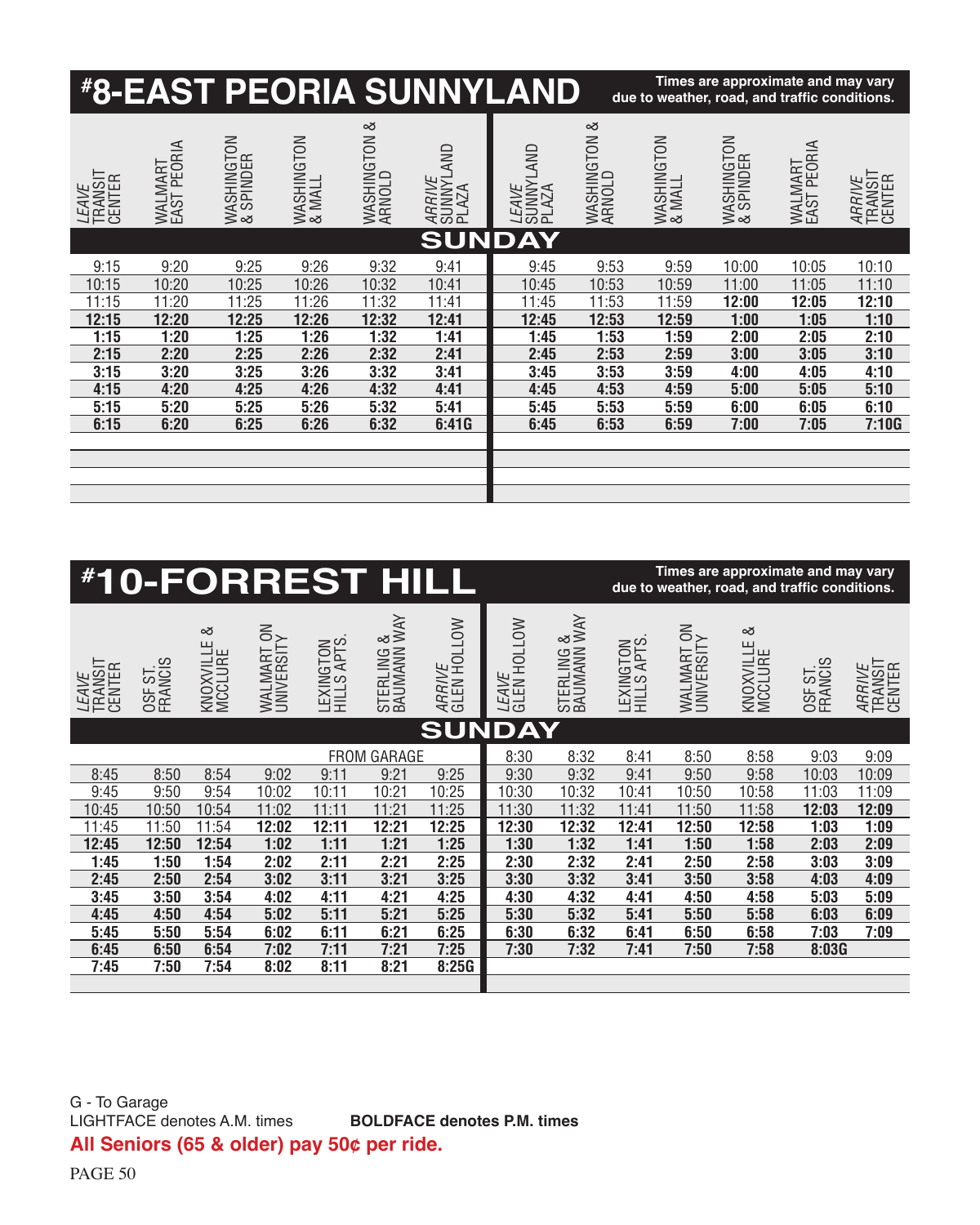|                                   | <b><i>#1</i>1-WESTERN</b> |                                 |                                       | Times are approximate and may vary<br>due to weather, road, and traffic conditions. |                                    |
|-----------------------------------|---------------------------|---------------------------------|---------------------------------------|-------------------------------------------------------------------------------------|------------------------------------|
| <i>LEAVE</i><br>TRANSIT<br>CENTER | UNIVERSITY<br>& MAIN      | ∞<br>ARRIVE<br>OREGON<br>TREWYN | ∞<br><i>LEAVE</i><br>OREGON<br>TREWYN | UNIVERSITY<br>& MAIN                                                                | <i>ARRIVE</i><br>TRANSIT<br>CENTER |
|                                   |                           | <b>SUNDAY</b>                   |                                       |                                                                                     |                                    |
|                                   |                           | <b>FROM GARAGE</b>              | 8:40                                  | 8:56                                                                                | 9:04                               |
| 9:15                              | 9:22                      | 9:39                            | 9:40                                  | 9:56                                                                                | 10:04                              |
| 10:15                             | 10:22                     | 10:39                           | 10:40                                 | 10:56                                                                               | 11:04                              |
| 11:15                             | 11:22                     | 11:39                           | 11:40                                 | 11:56                                                                               | 12:04                              |
| 12:15                             | 12:22                     | 12:39                           | 12:40                                 | 12:56                                                                               | 1:04                               |
| 1:15                              | 1:22                      | 1:39                            | 1:40                                  | 1:56                                                                                | 2:04                               |
| 2:15                              | 2:22                      | 2:39                            | 2:40                                  | 2:56                                                                                | 3:04                               |
| 3:15                              | 3:22                      | 3:39                            | 3:40                                  | 3:56                                                                                | 4:04                               |
| 4:15                              | 4:22                      | 4:39                            | 4:40                                  | 4:56                                                                                | 5:04                               |
| 5:15                              | 5:22                      | 5:39                            | 5:40                                  | 5:56                                                                                | 6:04                               |
| 6:15                              | 6:22                      | 6:39                            | 6:40                                  | 6:56                                                                                | 7:04G                              |

|                                   |                      | <b><i>#12-HEIGHTS</i></b> |                      |                                          |                       |                             |                          | due to weather, road, and traffic conditions. | Times are approximate and may vary |                      |                                    |
|-----------------------------------|----------------------|---------------------------|----------------------|------------------------------------------|-----------------------|-----------------------------|--------------------------|-----------------------------------------------|------------------------------------|----------------------|------------------------------------|
| <i>LEAVE</i><br>TRANSIT<br>CENTER | ABINGTON &<br>MONROE | PROSPECT &<br>SEIBERLING  | UNIVERSITY<br>& GLEN | STERLING &<br>BAUMAN WAY                 | ARRIVE<br>GLEN HOLLOW | <i>LEAVE</i><br>GLEN HOLLOW | STERLING &<br>BAUMAN WAY | UNIVERSITY<br>& GLEN                          | ∞<br>PROSPECT &<br>SEIBERLING      | ABINGTON &<br>MONROE | <i>ARRIVE</i><br>TRANSIT<br>CENTER |
|                                   |                      |                           |                      |                                          | <b>SUNDAY</b>         |                             |                          |                                               |                                    |                      |                                    |
|                                   |                      |                           |                      | <b>FROM GARAGE</b><br><b>FROM GARAGE</b> |                       | 8:25<br>9:25                | 8:29<br>9:29             | 8:34<br>9:34                                  | 8:42<br>9:42                       | 8:53<br>9:53         | 9:02<br>10:02                      |
| 9:15                              | 9:23                 | 9:33                      | 9:42                 | 9:48                                     | 9:52                  | 10:25                       | 10:29                    | 10:34                                         | 10:42                              | 10:53                | 11:02                              |
| 10:15                             | 10:23                | 10:33                     | 10:42                | 10:48                                    | 10:52                 | 11:25                       | 11:29                    | 11:34                                         | 11:42                              | 11:53                | 12:02                              |
| 11:15                             | 11:23                | 11:33                     | 11:42                | 11:48                                    | 11:52                 | 12:25                       | 12:29                    | 12:34                                         | 12:42                              | 12:53                | 1:02                               |
| 12:15                             | 12:23                | 12:33                     | 12:42                | 12:48                                    | 12:52                 | 1:25                        | 1:29                     | 1:34                                          | 1:42                               | 1:53                 | 2:02                               |
| 1:15                              | 1:23                 | 1:33                      | 1:42                 | 1:48                                     | 1:52                  | 2:25                        | 2:29                     | 2:34                                          | 2:42                               | 2:53                 | 3:02                               |
| 2:15                              | 2:23                 | 2:33                      | 2:42                 | 2:48                                     | 2:52                  | 3:25                        | 3:29                     | 3:34                                          | 3:42                               | 3:53                 | 4:02                               |
| 3:15                              | 3:23                 | 3:33                      | 3:42                 | 3:48                                     | 3:52                  | 4:25                        | 4:29                     | 4:34                                          | 4:42                               | 4:53                 | 5:02                               |
| 4:15                              | 4:23                 | 4:33                      | 4:42                 | 4:48                                     | 4:52                  | 5:25                        | 5:29                     | 5:34                                          | 5:42                               | 5:53                 | 6:02                               |
| 5:15                              | 5:23                 | 5:33                      | 5:42                 | 5:48                                     | 5:52                  | 6:25                        | 6:29                     | 6:34                                          | 6:42                               | 6:53                 | 7:02G                              |
| 6:15                              | 6:23                 | 6:33                      | 6:42                 | 6:48                                     | 6:52G                 |                             |                          |                                               |                                    |                      |                                    |
|                                   |                      |                           |                      |                                          |                       |                             |                          |                                               |                                    |                      |                                    |
|                                   |                      |                           |                      |                                          |                       |                             |                          |                                               |                                    |                      |                                    |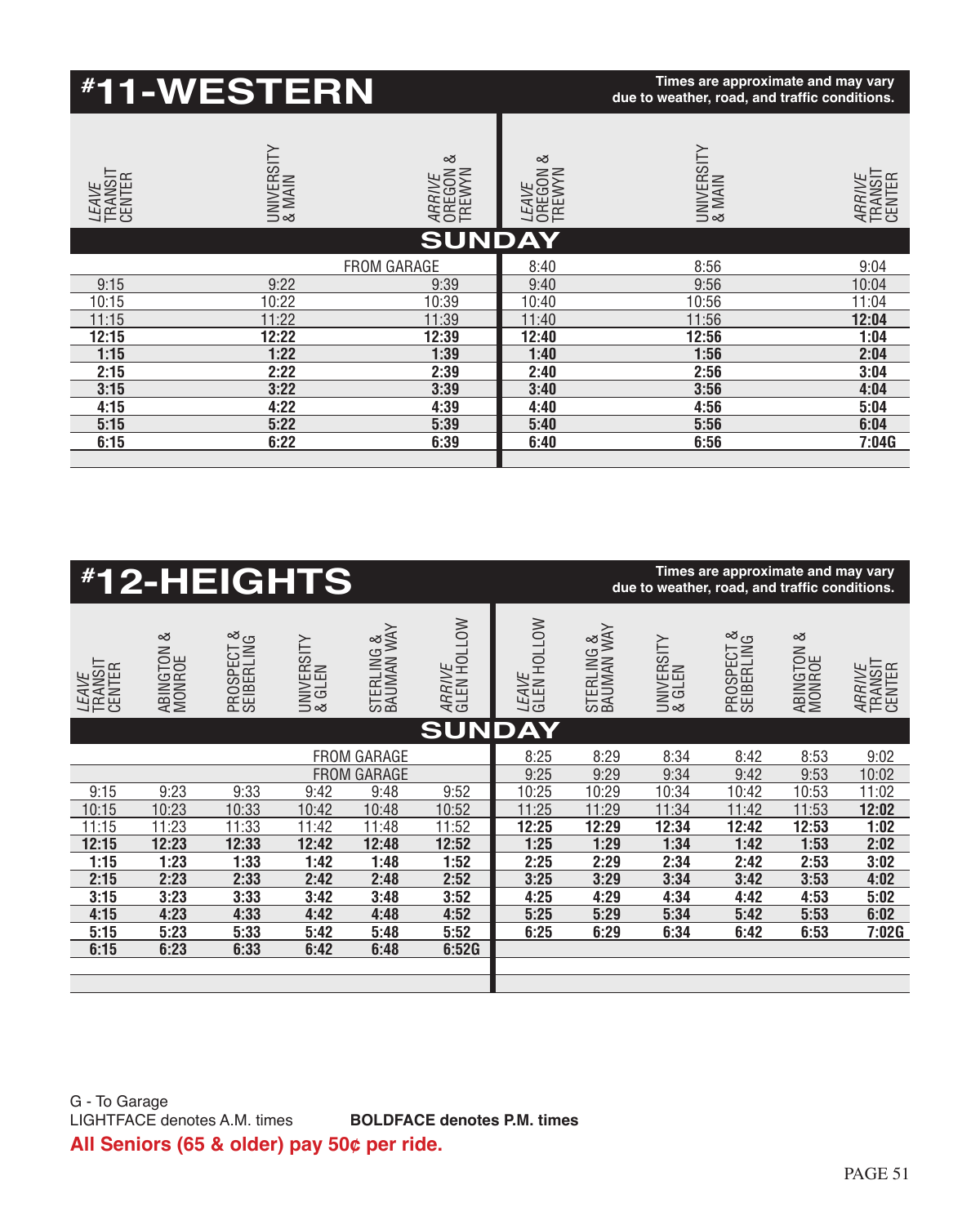|                                                                                                 |                    |                             |                                                                                                 |                    | <b><i>#13-SOUTH ADAMS</i></b> |                                                                                                                |                                                                                                              |                             |                    |                                                                                                 | Times are approximate and may vary<br>due to weather, road, and traffic conditions. |                                                                                         |                             |
|-------------------------------------------------------------------------------------------------|--------------------|-----------------------------|-------------------------------------------------------------------------------------------------|--------------------|-------------------------------|----------------------------------------------------------------------------------------------------------------|--------------------------------------------------------------------------------------------------------------|-----------------------------|--------------------|-------------------------------------------------------------------------------------------------|-------------------------------------------------------------------------------------|-----------------------------------------------------------------------------------------|-----------------------------|
| <i>LEAVE</i><br>TRANSIT<br>CENTER                                                               |                    |                             | ADAMS &<br>EASTON                                                                               |                    |                               | ∞<br>ARRIVE<br>OREGON<br>TREWYN                                                                                | ∞<br>OREGON<br>TREWYN<br>LEAVE                                                                               |                             |                    | ADAMS &<br>EASTON                                                                               |                                                                                     | ARRIVE<br>TRANSIT<br>CENTER                                                             | ADAMS & STATE               |
| 8:45<br>9:45<br>10:45<br>11:45<br>12:45<br>1:45<br>2:45<br>3:45<br>4:45<br>5:45<br>6:45<br>7:45 |                    |                             | 8:53<br>9:53<br>10:53<br>11:53<br>12:53<br>1:53<br>2:53<br>3:53<br>4:53<br>5:53<br>6:53<br>7:53 |                    |                               | <b>SUND</b><br>8:57<br>9:57<br>10:57<br>11:57<br>12:57<br>1:57<br>2:57<br>3:57<br>4:57<br>5:57<br>6:57<br>7:57 | <b>AY</b><br>8:57<br>9:57<br>10:57<br>11:57<br>12:57<br>1:57<br>2:57<br>3:57<br>4:57<br>5:57<br>6:57<br>7:57 |                             |                    | 9:01<br>10:01<br>11:01<br>12:01<br>1:01<br>2:01<br>3:01<br>4:01<br>5:01<br>6:01<br>7:01<br>8:01 |                                                                                     | 9:09<br>10:09<br>11:09<br>12:09<br>1:09<br>2:09<br>3:09<br>4:09<br>5:09<br>6:09<br>7:09 | 8:09G                       |
| #14-WISCONSIN                                                                                   |                    |                             |                                                                                                 |                    |                               |                                                                                                                |                                                                                                              |                             |                    |                                                                                                 | Times are approximate and may vary<br>due to weather, road, and traffic conditions. |                                                                                         |                             |
| <i>LEAVE</i><br>TRANSIT<br>CENTER                                                               | OSF ST.<br>FRANCIS | FORREST HILL<br>& WISCONSIN | LAKE &<br>SHERIDAN                                                                              | <b>GLEN HOLLOW</b> | KNOLLS<br>WILLOW<br>WILLOW    | <b>COURT</b><br>ARRIVE<br>WILLOW<br>KNOLLS (                                                                   | WILLOW<br>KNOLLS COURT<br>LEAVE                                                                              | ALLEN &<br>WILLOW<br>MILLOW | <b>GLEN HOLLOW</b> | LAKE &<br>SHERIDAN                                                                              | FORREST HILL<br>& WISCONSIN                                                         | PENNSYLVANIA<br>& NEW YORK                                                              | TRANSIT<br>CENTER<br>ARRIVE |

|                                   |                    | <b><i>#14-WISCONSIN</i></b> |                    |                    |                             |                                     |                                 |                             |                    |                    | Times are approximate and may vary<br>due to weather, road, and traffic conditions. |                            |                                    |
|-----------------------------------|--------------------|-----------------------------|--------------------|--------------------|-----------------------------|-------------------------------------|---------------------------------|-----------------------------|--------------------|--------------------|-------------------------------------------------------------------------------------|----------------------------|------------------------------------|
| <i>LEAVE</i><br>TRANSIT<br>CENTER | OSF ST.<br>FRANCIS | FORREST HILL<br>& WISCONSIN | LAKE &<br>SHERIDAN | <b>GLEN HOLLOW</b> | ALLEN &<br>WILLOW<br>WILLOW | COURT<br>ARRIVE<br>WILLOW<br>MILLOW | LEAVE<br>WILLOW<br>KNOLLS COURT | ALLEN &<br>WILLOW<br>WILLOW | <b>GLEN HOLLOW</b> | LAKE &<br>SHERIDAN | FORREST HILL<br>& WISCONSIN                                                         | PENNSYLVANIA<br>& NEW YORK | <i>ARRIVE</i><br>TRANSIT<br>CENTER |
|                                   |                    |                             |                    |                    |                             | <b>SUNDAY</b>                       |                                 |                             |                    |                    |                                                                                     |                            |                                    |
|                                   |                    | <b>FROM GARAGE</b>          |                    |                    |                             |                                     | 8:15                            | 8:21                        | 8:30               | 8:41               | 8:52                                                                                | 8:58                       | 9:05                               |
| 9:15                              | 9:19               | 9:26                        | 9:36               | 9:47               | 9:56                        | 10:05                               | 9:15                            | 9:21                        | 9:30               | 9:41               | 9:52                                                                                | 9:58                       | 10:05                              |
| 10:15                             | 10:19              | 10:26                       | 10:36              | 10:47              | 10:56                       | 11:05                               | 10:15                           | 10:21                       | 10:30              | 10:41              | 10:52                                                                               | 10:58                      | 11:05                              |
| 11:15                             | 11:19              | 11:26                       | 11:36              | 11:47              | 11:56                       | 12:05                               | 11:15                           | 11:21                       | 11:30              | 11:41              | 11:52                                                                               | 11:58                      | 12:05                              |
| 12:15                             | 12:19              | 12:26                       | 12:36              | 12:47              | 12:56                       | 1:05                                | 12:15                           | 12:21                       | 12:30              | 12:41              | 12:52                                                                               | 12:58                      | 1:05                               |
| 1:15                              | 1:19               | 1:26                        | 1:36               | 1:47               | 1:56                        | 2:05                                | 1:15                            | 1:21                        | 1:30               | 1:41               | 1:52                                                                                | 1:58                       | 2:05                               |
| 2:15                              | 2:19               | 2:26                        | 2:36               | 2:47               | 2:56                        | 3:05                                | 2:15                            | 2:21                        | 2:30               | 2:41               | 2:52                                                                                | 2:58                       | 3:05                               |
| 3:15                              | 3:19               | 3:26                        | 3:36               | 3:47               | 3:56                        | 4:05                                | 3:15                            | 3:21                        | 3:30               | 3:41               | 3:52                                                                                | 3:58                       | 4:05                               |
| 4:15                              | 4:19               | 4:26                        | 4:36               | 4:47               | 4:56                        | 5:05                                | 4:15                            | 4:21                        | 4:30               | 4:41               | 4:52                                                                                | 4:58                       | 5:05                               |
| 5:15                              | 5:19               | 5:26                        | 5:36               | 5:47               | 5:56                        | 6:05                                | 5:15                            | 5:21                        | 5:30               | 5:41               | 5:52                                                                                | 5:58                       | 6:05                               |
| 6:15                              | 6:19               | 6:26                        | 6:36               | 6:47               | 6:56                        | 7:05G                               | 6:15                            | 6:21                        | 6:30               | 6:41               | 6:52                                                                                | 6:58                       | 7:05G                              |
|                                   |                    |                             |                    |                    |                             |                                     |                                 |                             |                    |                    |                                                                                     |                            |                                    |
|                                   |                    |                             |                    |                    |                             |                                     |                                 |                             |                    |                    |                                                                                     |                            |                                    |
|                                   |                    |                             |                    |                    |                             |                                     |                                 |                             |                    |                    |                                                                                     |                            |                                    |